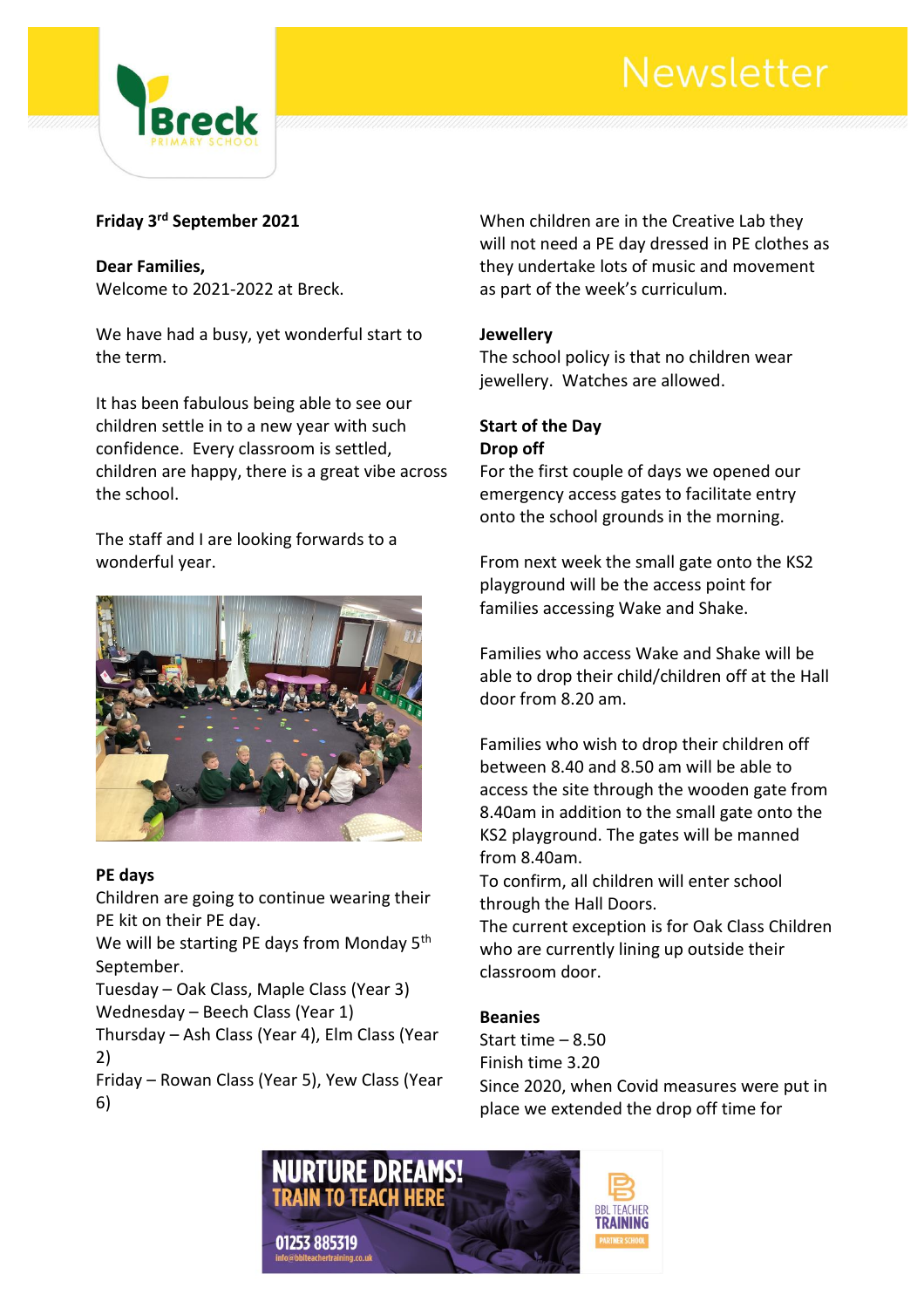## Newsletter



Beanies children. We are now reverting back to our core day.

Beanies families will be offered an open drop off from 8.40am—8.50am.

Families please be aware that your children must not run around the school site before or after school. Families waiting to drop their children off at Beanies must ensure their children are fully supervised.

#### **End of Day**

Collection – to ensure the safety of all pupils, the single gate onto the KS2 playground and the wooden gate will be open from 3.15 each day for access for Beanies families.

#### **Information about Meet the Teacher**

Merit system

From September we will continue allocating Colour team points to children as part of our Rewards system.

The four Colour Teams are:- **Hodkinson – Red Worthington – yellow Brown – Blue Gadirova – Green**

Your child will be put into a Colour Team. The team that earns the most points each month will be rewarded with a special lunch.

We have renamed our Colour Teams, they are linked to four young stars from the Tokyo Olympics (your children will be able to tell you about them).

## **Merits**

Children can be given merits for excellence across all areas of school life. The merit system will be:-

> 25 merits – Yellow badge 50 merits – Blue Badge 75 merits – Red badge 100 merits – Bronze Award 200 merits – Silver Award 300 merits – Gold Award 400 merits – Platinum Award

We will be having a special assemblies to award colour badges to those children who have already achieved 25, 50, 75 merits. These badges are a new addition to our merit system. If a child has received 25 merits and is awarded a Yellow Badge, once they receive 50 merits, the Blue Badge will replace their Yellow badge.

#### **Stars of the Week**

Oak Class – All children have settled in beautifully. First Star next week. Beech Class – Adam N Elm Class – Harry W Maple Class – Oscar M Ash Class – Jack A Rowan Class – Ruby K Yew Class – Lillie-Jess P

## **School Uniform**

Please note that our school uniform supplier is Price and Buckland and all uniform must be ordered on line from them – they can take up to 4 weeks to deliver.

[https://www.pbuniform](https://www.pbuniform-online.co.uk/breckprimary)[online.co.uk/breckprimary](https://www.pbuniform-online.co.uk/breckprimary)